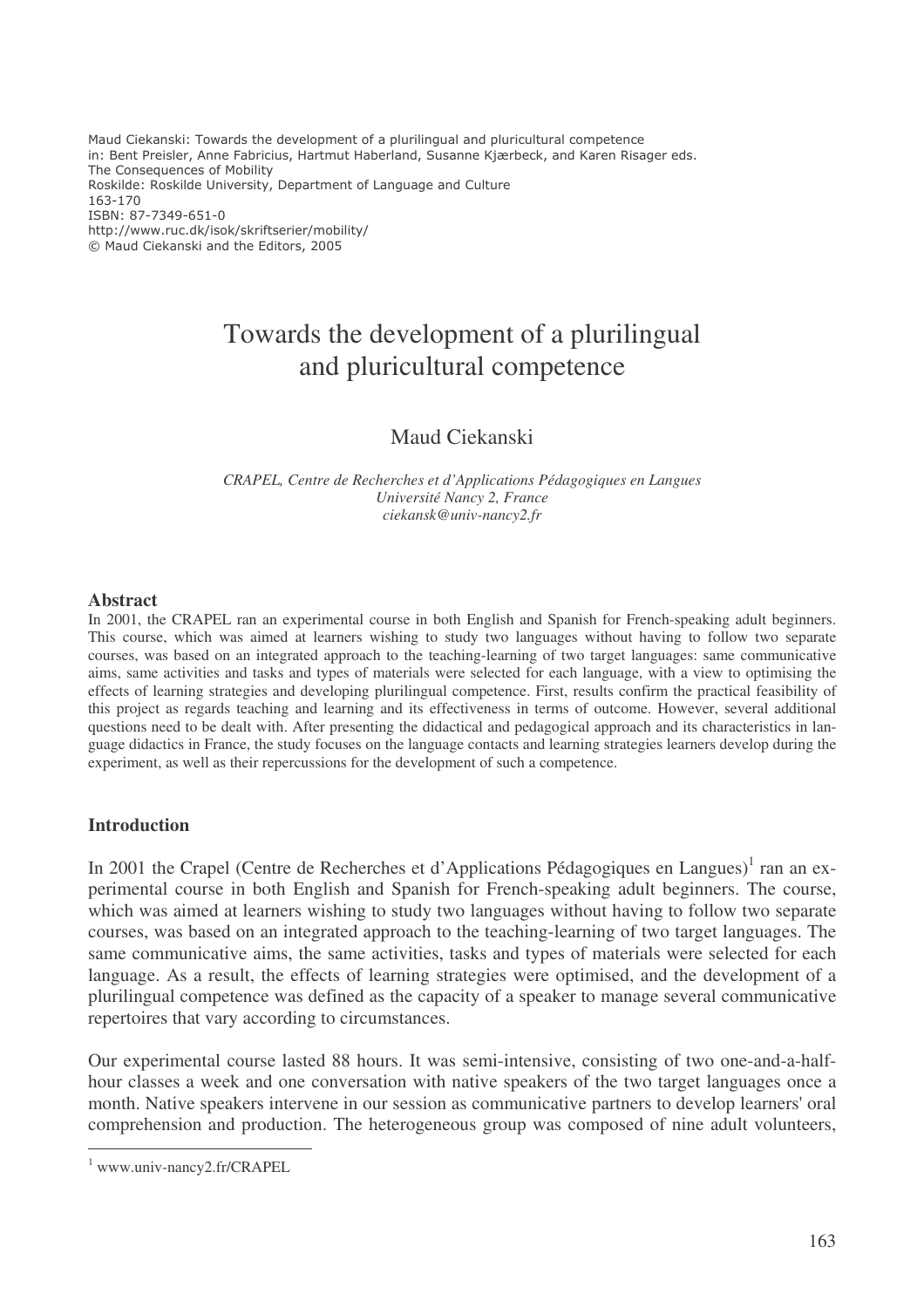all administrative workers at the university, who wanted to learn the two languages for personal reasons. For research purposes, all the sessions as well as the conversations with native speakers<sup>2</sup> were recorded on tape and on video tape. In addition, two series of interviews with the learners were organized. The first one took place prior to the session in order to collect their position on the co-existence of several languages in one course and on the role of integration in the learning process. The second interview took place after the session about their evaluation of the teachinglearning and their language learning. The teachers who participated in the session also interviewed the learners individually, although this may have prevented certain answers. Nevertheless, our learners knew the experimental nature of the course and considered these interviews as a contribution to improve the integrated approach. The data which we used for the paper are the learners' productions (and especially interlingual transfers and code switches), their metacognitive comments (their learning practices) recorded during the session and their opinions and attitudes about the training (their representations).

This paper presents the results of ongoing research on the effects of the integrated approach on language learning. We first describe the teaching-learning methodology. Focusing on the first analysis, we then comment on the ways in which the learners dealt with the two target languages. Finally, we suggest areas for which we feel further exploration is warranted.

## **From the separation between language courses to the concept of integration**

The starting-point for this research project was the observation that in France, when a person needs to learn more than one foreign language at the same time, he or she has to follow and manage several courses in parallel, each course aiming at the acquisition of one language. Of course, this constraint costs time and money. But above all, we notice that the separation between the different language courses may provoke negative effects on learning, leading the learner to develop representations such as:

- "Learning one language is different from learning another language"
- "Transfers between languages may hamper acquisition"
- "Contacts of any kind between languages should be avoided", etc.

Eventually, these representations may even make the learning of several target languages more complicated, emphasizing the fear of mixing one language with another.

This fear of mixing languages shared by a lot of learners may be generated by a certain conception of teaching-learning languages in France. First, the separation between different courses is not just a question of where and when the languages are taught (that is, in different places, at different times), but also how they are taught. Actually the very conceptions of language and methodology may vary a lot from one language teaching context to another. For example, in general, English teachinglearning is based more on language structures and on the communicative approach, whereas Spanish teaching-learning is based more on literacy in general, and literature in particular (Normand: 2002). The language approaches are different; therefore learners may not see similarities between languages and may think that one language corresponds to one way of learning it.

 $2$  The reader would find a detailed report of the experiment in Bailly et Ciekanski 2003.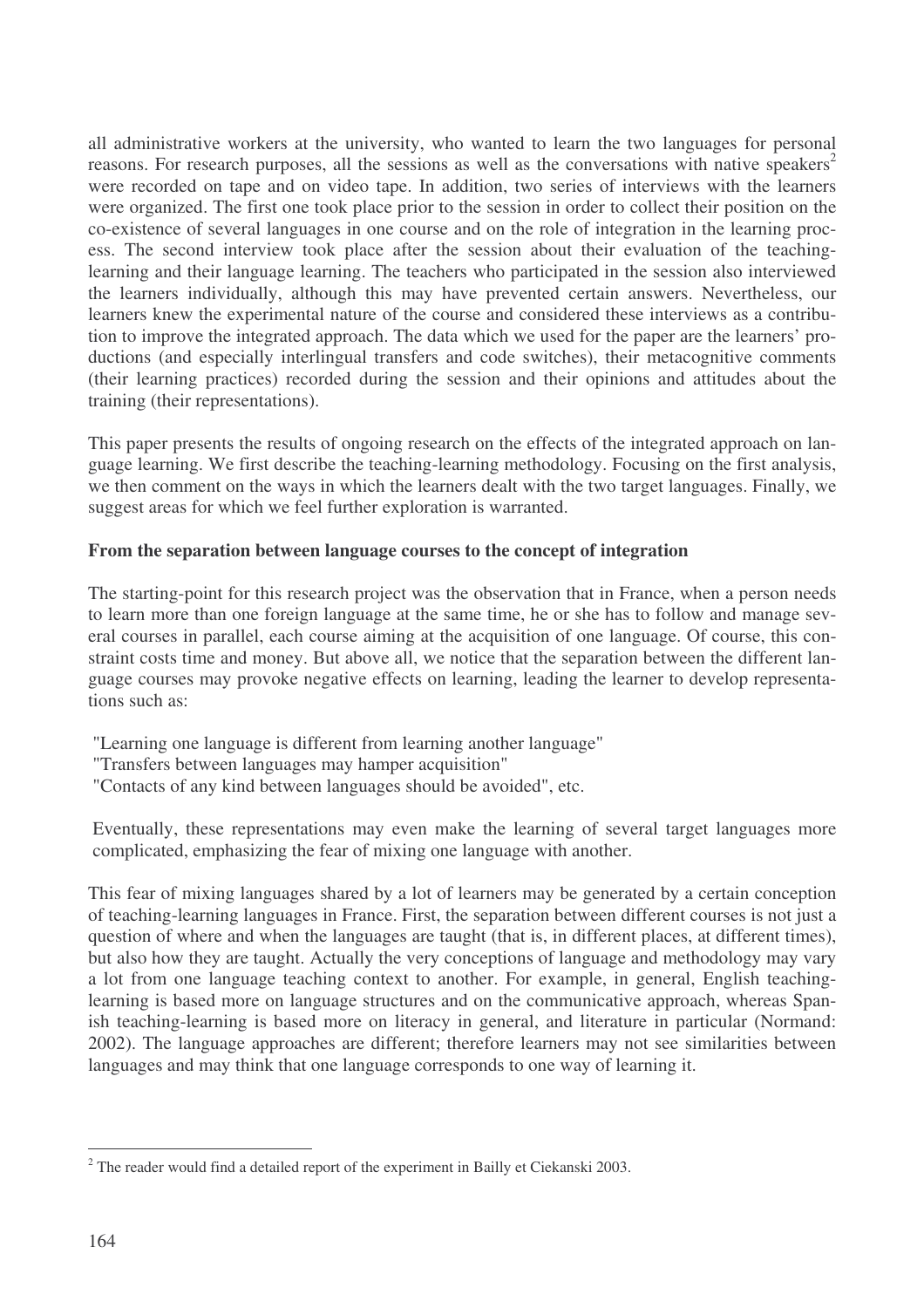Then, several studies in language classrooms reveal that interference and transfer are usually considered, by teachers and learners, as resulting from faulty acquisition of each language. Teachers usually do not encourage learners to compare one language to another nor to connect the learning of one language with that of another, as if learning English does not have anything to do with learning German or Spanish. And if sometimes teachers compare languages, it is to stress the differences much more than the similarities. In fact, the separation between languages is shown as a condition to avoid confusion and to promote easier learning and better acquisition.

Thus, the separation between languages does not only concern foreign languages but also the presence and role of the native language in teaching-learning languages. Even if the use of the native language seems to be legitimized more and more in language classrooms, according to recent official instructions 3 , most teachers and learners still do not consider it as a useful resource for the acquisition of another language. For them, the best way to learn a foreign language is the immersion course in which the use of the native language has to be avoided as much as possible. Consequently, code switches are also avoided as much as possible.

This short overview of the situation of language teaching-learning in France tends to show that the separation between language courses is commonly seen as positive for learning. Studies of learners of several languages reveal that L1 and L2 do play an important role in L3 acquisition<sup>4</sup> (Poulisse, Bongaerts 1994; Williams, Hammerberg 1998). As regards his production, the learner has to deal with cross-linguistic influences and language switches. Thus the knowledge the learner develops in any other language may influence his learning of the new language. It may even facilitate it if this knowledge becomes a learning resource as has already been proposed by several innovative projects. For example, the Eurom4 method presents a strategy for the simultaneous learning of several Romance languages through inter-comprehension reading tasks (Blanche-Benveniste, 1997). Those experiments propose a plurilingual approach through the training of one specific skill (Debaisieux, Valli, 2003). Other experiments put the stress on the development of metalinguistic awareness as a tool for plurilingual competence (Dabène, Ingelman, 1996). Nowadays, the knowledge of two or more languages is becoming a necessity and even an economic and social key issue in our societies. Since every monolingual speaker has the potential to become multilingual, it may be time to think of didactical propositions as an alternative to the "separated model" which prevails in our training.

## **The integrated approach to the teaching-learning of two target languages**

Following the perspectives opened by Eddy Roulet (1995) with his work on the integrated approach to the teaching-learning of the mother tongue (L1) and the second language (L2), our project aims to exploit the common properties of languages and to develop certain forms of metalinguistic reflection, so as to facilitate the learning of two target languages. Thus in our case, the integration gathers the mother tongue (L1) and two new foreign languages (two L3). According to Roulet, the integration has to concern what language is and what learning a language is. He recommends the same didactical approach for the two target languages. In our integrated approach, these conceptions are based on four primary didactical principles for the two languages, as follows:

• Give priority to communication rather than to the language structures

<sup>&</sup>lt;sup>3</sup> For example MENESR report 1996, concerning Spanish teaching in secondary school.

<sup>&</sup>lt;sup>4</sup> The term L1 refers to the learner's native language, L2 to any previously learned non-native languages and L3 to the language that the learner is currently acquiring.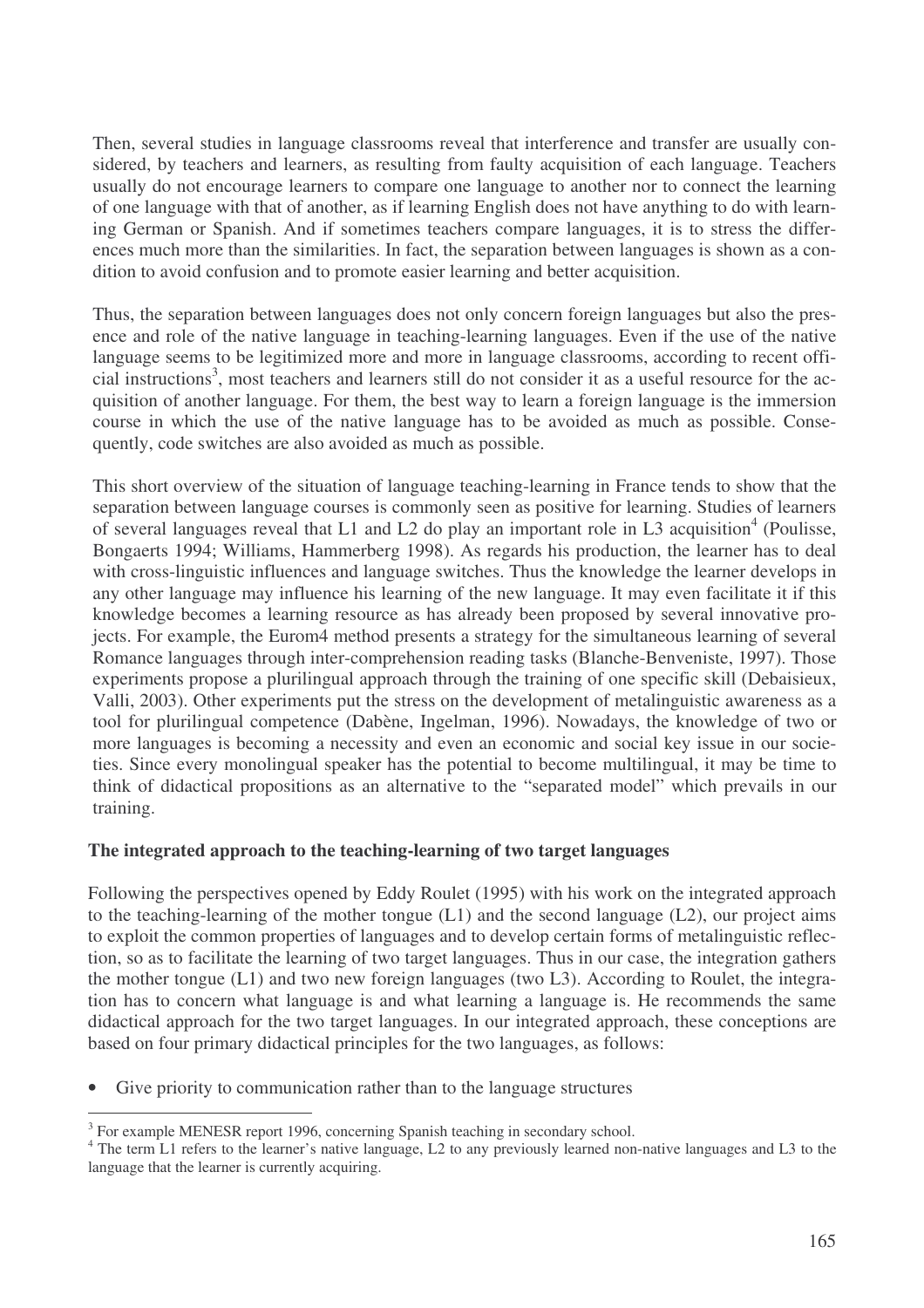- Distinguish between the four skills (listening, reading, speaking and writing) and propose an appropriate way to work with them
- Implement a constructivist and a cognitivist approach through task-based learning
- Develop autonomous learning

## *The didactical approach*

The training of the four skills requires specific tasks and types of material for each one. Thus, a document for oral comprehension does not serve for oral production (there is no point in trying to speak as a TV speaker...).

As regards oral production, in each session there are three types of activities to develop the learning process: discovery activities to observe useful linguistic forms, systematization activities to aid memorization, and practice activities to develop competences.

As regards oral comprehension, the activities aim to improve other strategies than the bottom-up model. Learners are invited to build hypotheses from the communicative situation, to check in the document and confirm or reject their first hypotheses (top-down model).

As regards cultural training, the learning objectives concern the cultural implications of communication:

- verbal and non-verbal communication usages and their variations: politeness, communicative gestures, etc..
- social facts concerning daily life (customs), cultural life (personalities, hobbies, popular culture), and the common knowledge shared by natives about history and geography.

## *The pedagogical approach*

The integration between the two courses resides in the choice of the same communicative and learning aims.

- The **same forms and contents** are taught for the two languages: namely the same speech acts (asking for information, claiming, describing, etc.), the same communicative situations (face-toface communication, phone conversation, TV news, etc.) and the same topics and types of material (weather report on radio, TV news about international issues, etc.). To facilitate memorization, vocabulary and language structures for each language are presented in trilingual and tricoloured documents (green for English, red for Spanish and blue for French).
- The **same activities and tasks** are proposed for the two languages. In an oral or written comprehension activity, the listening/reading objective is the same for the two languages. For example, learners have to find nouns related to food, possessive forms, etc. from two oral/written documents (one in English, one in Spanish). In speaking activities, learners also follow the same objective. For example, first they observe and compare how to compliment, to formulate excuses, to thank, etc. from methods in English and Spanish. Then systematically, in pairs, they practise how to express compliments, excuses and thanks, first in one language, and then in the other. Finally, they use either English or Spanish in conversation with native speakers. The documents used in oral comprehension are authentic. Special methods are used to improve oral production.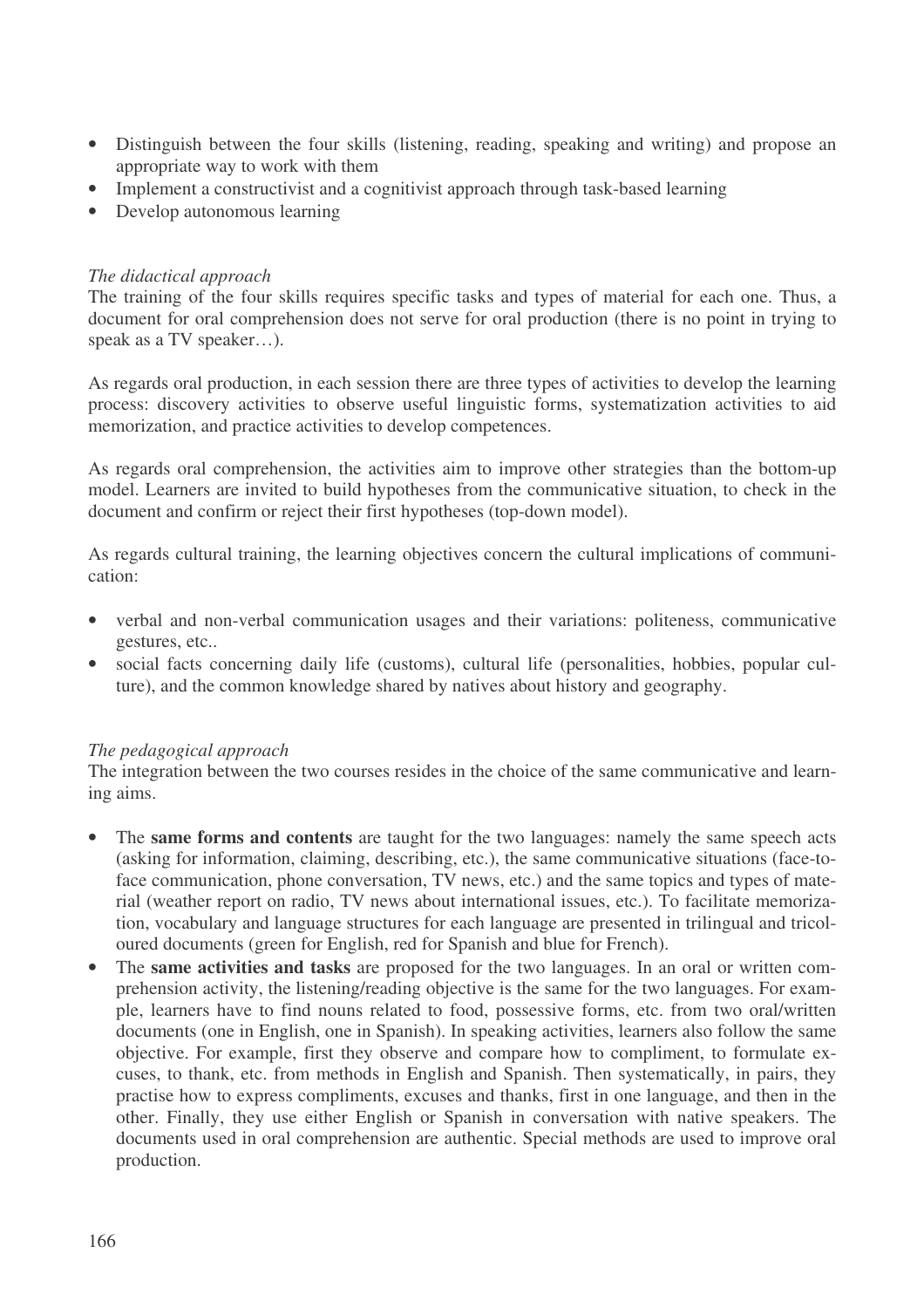In this way, the teaching of Spanish and English follows almost identical patterns. As to the learners, to pass from learning English to learning Spanish means to change the linguistic context but not the learning context, since there are two target languages but only one method. In our system, they do not have to change their way of learning or their conception of language when they alternate between target languages. Moreover, selecting similar types of materials and thinking up the same tasks for the two languages create opportunities of improving their learning strategies. For example, to set the same comprehension aims for the two target languages, in an oral comprehension activity, makes the learners:

- activate the same semantic hypotheses for the two languages (for example: in an oral comprehension activity based on BBC news and TVE news: learners have to find names of countries, personalities, other expected words heard during the first bulletin and which can also be found in the second bulletin)
- activate the same cognitive operations in two different linguistic contexts (for example: making prediction about content and linguistic form, checking and confirming first hypotheses, formulating new hypotheses, etc.)

The approach encourages learners to set up bridges between the languages, insofar as it develops linguistic and learning knowledge which can be transferred from one target language to another.

In our experiment, each course was run by one teacher. The four teachers all work at the CRAPEL, that is to say they share the same didactic culture. This common culture contributes to ensuring the same learning environment for all learners.

## **Language contacts and learning strategies set up by learners in our experiment**

In the classroom, the learners have to cope with three languages: French, English and Spanish. Contrary to general practice in France, French, the learners'native language is the privileged language for the classroom management between teachers and learners. Instructions, explanations concerning the carrying out the tasks and metalinguistic and metacognitive comments upon the learning are formulated in French. During the learning activities, French is often used to compensate for the lack of competence in the target languages.

Contacts between English and Spanish are frequent during discovery activities. Comparing the two target languages may be used by our learners as a strategy to structure the linguistic system of each target language. It is also a means to develop a metalinguistic awareness, insofar as the presence of two target languages puts a stress on the formal aspect of languages. We noticed that the learners' memorization strategies depended on their cognitive styles<sup>5</sup>. In a few words, we can say that in our group globalist learners are more likely to set up common rules to organize their learning of English and Spanish and to memorize at the same time the English and the Spanish forms of a term (e.g. *Sixty/sesenta*). Analytic learners may prefer to emphasize the differences between languages and to memorize languages separately, at different moments. Thus our approach tends to favour the former.

 $<sup>5</sup>$  The data analysis revealed general cognitive style tendencies in the pupils' metalinguistic comments and evaluation of</sup> their language learning.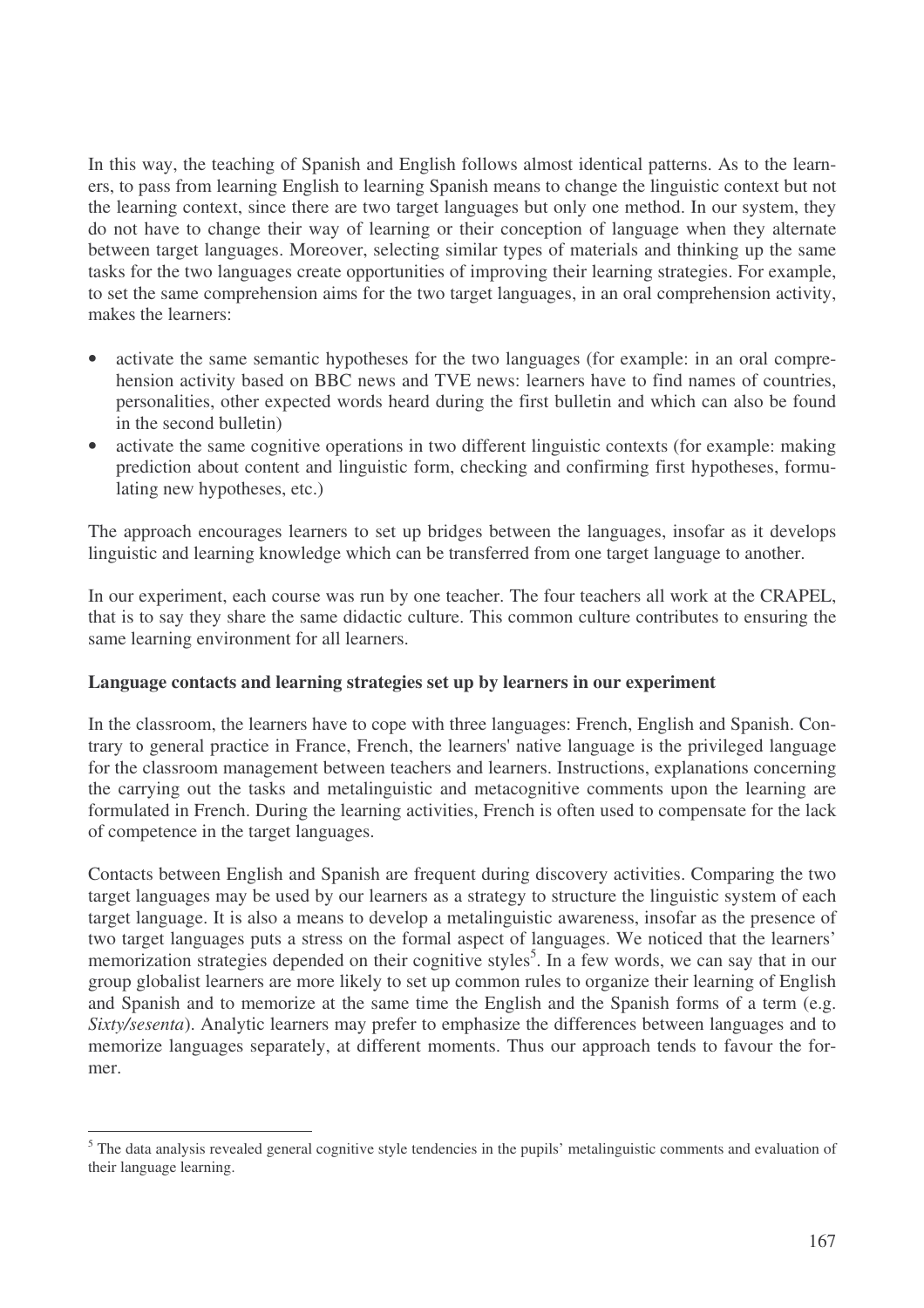At the beginning of the class, the learners could choose the language they wanted to start with. Most of the time, the learners decided to begin with English. In the organization of our integrated approach, the first language in the activity may become a "resource language" (Coste, 2001) used to access the second language. Thus, the learners could use their English to help them to build sentences in Spanish, whereas French would have been expected because of the proximity between the two Romance languages. For example: "On dit *primero* pour dire *d'abord*. Tout à l'heure on avait *first* en anglais".

In this example, the Spanish word *primero* is arrived at via the English word *first*, which has been encountered before, during the English activity. The semantic and formal hints found in the first linguistic context make learners able to build hypotheses for the second linguistic context.

However, the learners reacted differently to language contacts of different kinds such as codeswitching, transfer, etc. For the majority of the group, language contacts meant confusion, preventing successful acquisition. As a consequence, interference between the two target languages were regarded by learners as obstacles in their acquisition process. That is why on some occasions, learners developed strategies to avoid the language contacts encouraged by the integrated approach. For example, they neglected close similarities between French and Spanish, especially during the activities for oral expression. As Matutin Sikogukira points out (1993) in his study of the transfer of cognates in L2 and L3, beginners prefer learning words with different forms in L2 and L3, in order to facilitate the appropriation of the languages. Moreover, this attitude towards similarities may be related to the fear of false friends and to the great importance the learners give to linguistic errors in communication failures. The learners also failed to exploit code-switching between the target languages as a communicative resource. During the activities of systemization, most of the learners reacted strongly against code-switching when it was used by partners in pair work.

Our conclusion concerning contacts and strategies is that one does not learn different languages in the same way, at the same pace, with the same difficulties and the same success. Our learners differed in the degree of progress made in the two languages, and most of them perceived the experiment as a failure. However, according to Daniel Coste and al. (1998) this "ordinary imbalance" seems to be part of the construction of a plurilingual competence. Some of the common representations shared by our learners about language and language learning were in conflict with the idea of integration proposed by our approach. The integrated approach did not seem to create any particular cognitive difficulties for the learners, since their production never showed any confusion between the two target languages, and since they were able to progress in both target languages with satisfactory results. The difficulties highlighted by our experiment are mostly related to learning proceedings and representations inherited from school, which are less appropriate in our context.

## **Towards the development of a plurilingual competence**

As we saw previously, learners create a sort of trilingual repertoire, whose function is to facilitate retention and to make it possible to employ new cognitive strategies. However they seem to be reluctant to use their repertoire for communicative purposes. We can say with Simona Pekarek (1999) that using a language to compensate for gaps in another language is not natural if the interaction is predefined, mechanical and repetitive. In interactions whose main aim is language learning, there exists an implicit understanding that the appropriation of linguistic forms is more important than actual communication. In these circumstances, the use of the native language or any other language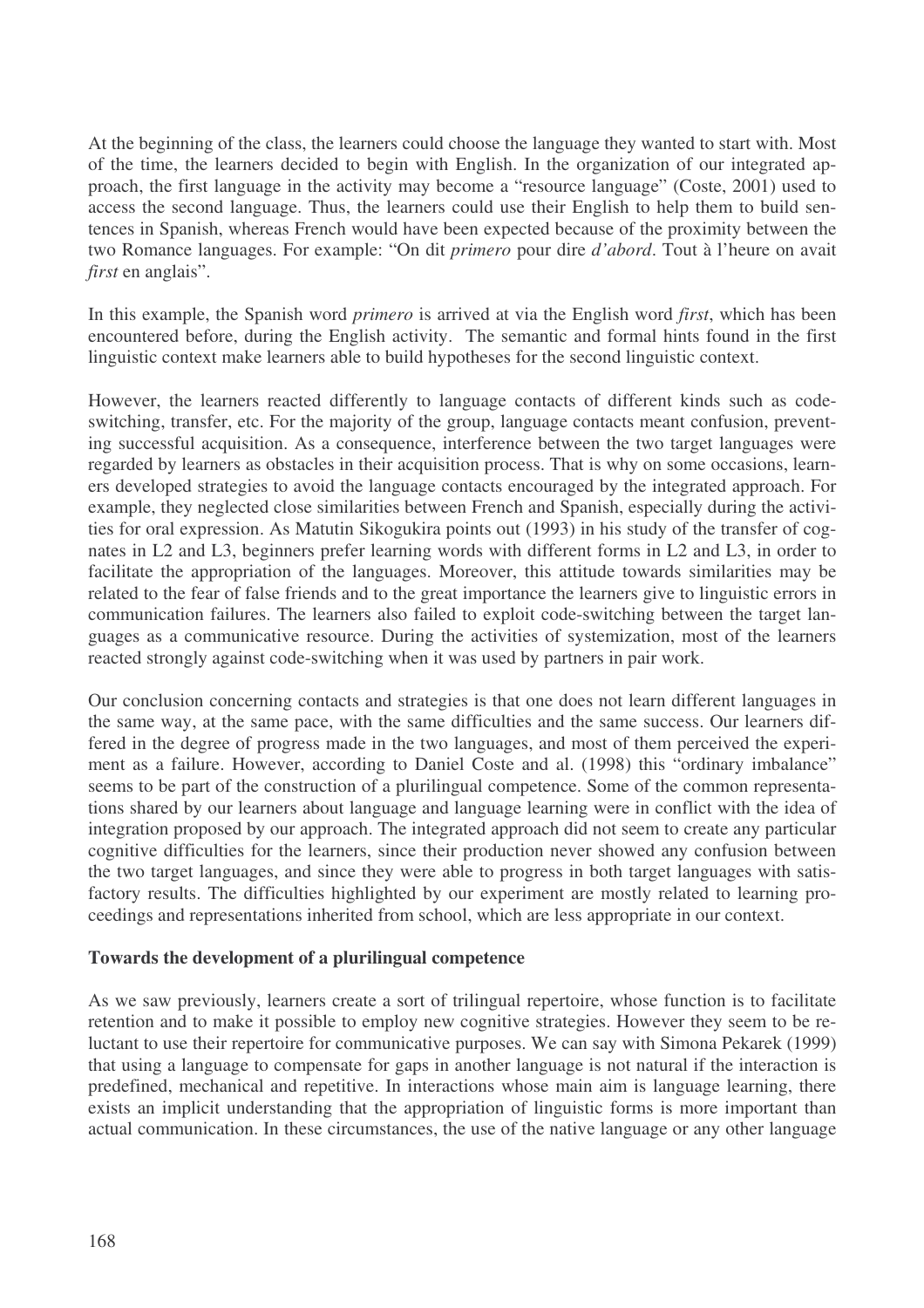is seen as a failure, and some of our learners even prefer to stop the interaction rather than to codeswitch and try to solve the problem.

On the contrary, we think that to encourage learners to use all the linguistic resources they possess, when the context permits it, may be another communicative strategy appropriate for a plurilingual speaker. In our experiment, to allow beginners to use their native language during a conversation with native speakers contributes to a certain extent to the development of a bilingual competence, as a first step towards plurilingual competence. We observed that when beginners prevent themselves from using their native language during interaction with native speakers, after a while, the interaction loses any communicative value or purpose and instead its aim seems to be the systemization of linguistic forms encountered previously, without taking into account the reality of the situation such as the identity of the interlocutor, the nature of the communication, etc. In this context, we cannot really say that learners are learning to communicate with foreigners. Treating French as a useful resource in learners' interaction with target-language native speakers who speak French too, thus helping them to convey the message they want, permits some learners to consider code switching as a tool in solving communicative problems. Communication becomes more important than in the former situation where French was forbidden, and learners also learn how to manage two languages, depending on negotiation with the interlocutor. This may contribute to establishing a rudimentary but effective bilingual repertoire. Another solution would be to organize conversations with a competent speaker of English and Spanish so as to permit learners to improve their practice of codeswitching.

Our conclusion is that when the interaction is not only a learning situation but also a communicative situation, the will to communicate legitimizes the use of another code, and code-switching is no longer seen as a failure but as a useful resource. In this case the cooperation of the native speaker is of the utmost importance. The native speaker is often chosen by the institution for his ability to speak his native language. To a certain extent, he embodies the linguistic norm aimed at. That is why he may be reluctant to speak the learner's language. However, in a plurilingual perspective, it seems very important to us to consider the native speaker as a plurilingual speaker as well, insofar as all the native speakers who participated in our experiment live in France and speak French. They all have to manage a plurilingual and pluricultural capital, to use Bourdieu's terms. That is why they can be interesting models for communicative strategies, and especially as regards code-switching.

However native speakers also have a common representation of their role in exolinguistic communication<sup>6</sup>. Most of the time, they see their interlocutor primarily as a person who is learning a language. So, they put the stress on the correction of linguistic forms and consider the interaction as an opportunity to practice language. Obviously, learners want to communicate with a native speaker to improve their linguistic competence. But in our plurilingual perspective, it would also have been useful to consider the learner as someone who has to learn how to interact in exolinguistic communication to become a competent foreigner. For us, this implies rethinking the didactic contract which underlies the interaction between native speakers and learners. It also implies sensitizing the learners to the intercultural dimension of any exolinguistic communication. Our experiment offers learners possibilities for drawing intercultural comparisons between members of different communities and perceiving themselves as mediators between several cultures. This will form part of our future investigations.

<sup>6</sup> Exolinguistic communication: interactions where one of the participants is a foreigner.